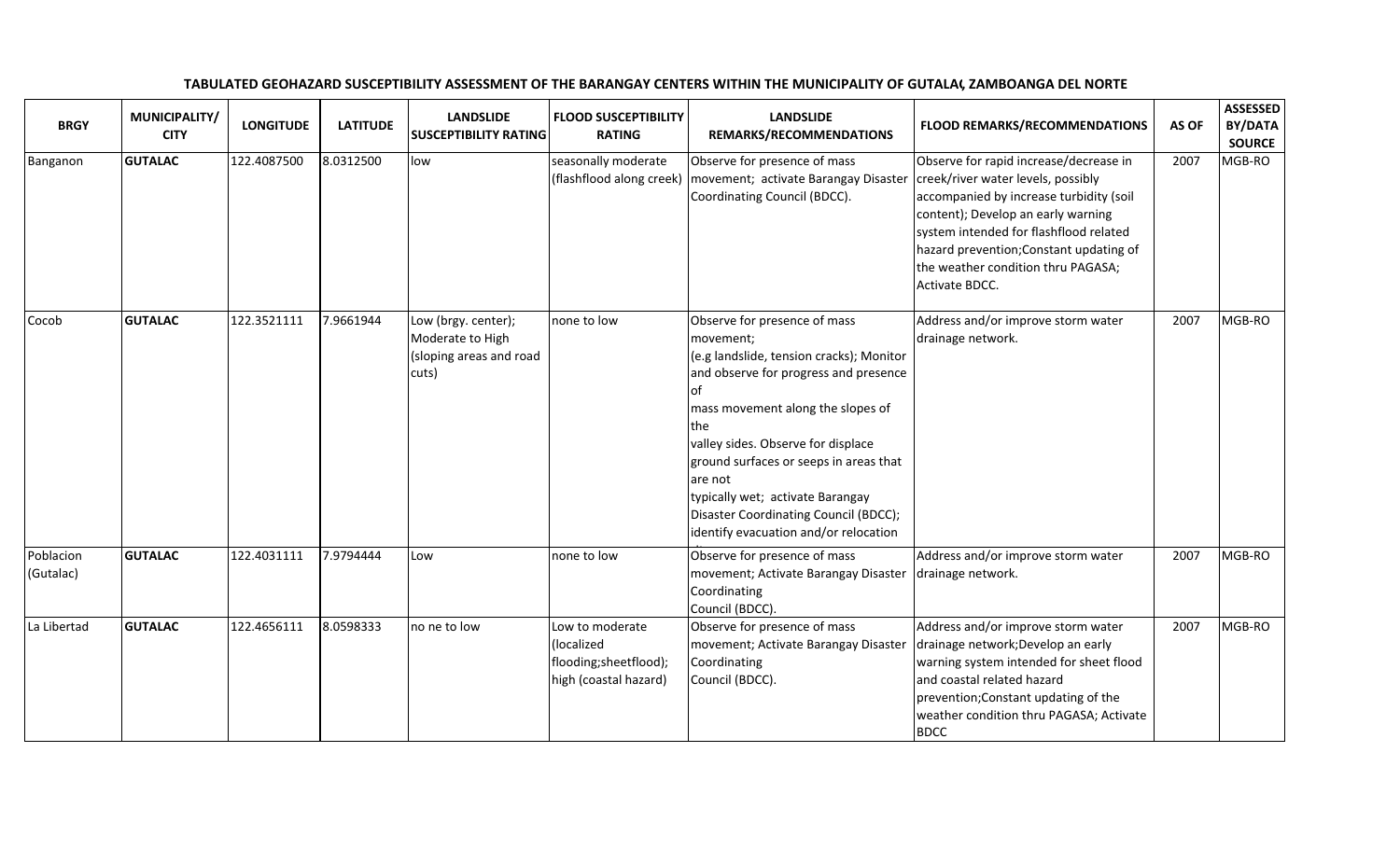| Lux        | <b>GUTALAC</b> | 122.4175278 | 8.0142778 | Low                    | none to low              | Observe for presence of mass                                   | Address and/or improve storm water                                            | 2007 | MGB-RO |
|------------|----------------|-------------|-----------|------------------------|--------------------------|----------------------------------------------------------------|-------------------------------------------------------------------------------|------|--------|
|            |                |             |           |                        |                          | movement; Activate Barangay Disaster                           | drainage network.                                                             |      |        |
|            |                |             |           |                        |                          | Coordinating                                                   |                                                                               |      |        |
|            |                |             |           |                        |                          | Council (BDCC).                                                |                                                                               |      |        |
| Panganuran | <b>GUTALAC</b> | 122.3545556 | 8.0135000 | Low to moderate (brgy. | none to low              | Observe for presence of mass                                   | Address and/or improve storm water                                            | 2007 | MGB-RO |
|            |                |             |           | center); high (valley  | (brg.center); seasonally | movement;                                                      | drainage network; Observe for rapid                                           |      |        |
|            |                |             |           | sides)                 | moderate to high         | (e.g landslide, tension cracks); Monitor                       | increase/decrease in creek/river water                                        |      |        |
|            |                |             |           |                        |                          | (flashflood along creek) and observe for progress and presence | levels, possibly accompanied by increase                                      |      |        |
|            |                |             |           |                        |                          | of                                                             | turbidity (soil content);                                                     |      |        |
|            |                |             |           |                        |                          | mass movement along the slopes of                              |                                                                               |      |        |
|            |                |             |           |                        |                          | lthe                                                           |                                                                               |      |        |
|            |                |             |           |                        |                          | valley sides. Observe for displace                             |                                                                               |      |        |
|            |                |             |           |                        |                          | ground surfaces or seeps in areas that                         |                                                                               |      |        |
|            |                |             |           |                        |                          | are not                                                        |                                                                               |      |        |
|            |                |             |           |                        |                          | typically wet; activate Barangay                               |                                                                               |      |        |
|            |                |             |           |                        |                          | Disaster Coordinating Council (BDCC);                          |                                                                               |      |        |
|            |                |             |           |                        |                          | identify evacuation and/or relocation                          |                                                                               |      |        |
|            |                |             |           |                        |                          | sites.                                                         |                                                                               |      |        |
|            |                |             |           |                        |                          |                                                                |                                                                               |      |        |
| Pitawe     | <b>GUTALAC</b> | 122.2431944 | 7.9714722 | none to low (low lying | Moderate (flashflood     | Observe for presence of mass                                   | Observe for rapid increase/decrease in                                        | 2007 | MGB-RO |
|            |                |             |           | coastal zone); high    | along creek); High       | movement;<br>(e.g landslide, tension cracks); Monitor          | creek/river water levels, possibly<br>accompanied by increase turbidity (soil |      |        |
|            |                |             |           | (sloping ground)       | (coastal hazard)         | and observe for progress and presence                          | content); Develop an early warning                                            |      |        |
|            |                |             |           |                        |                          | lof                                                            | system intended flashflood and coastal                                        |      |        |
|            |                |             |           |                        |                          | mass movement along the slopes of                              | related hazard prevention; Constant                                           |      |        |
|            |                |             |           |                        |                          | the                                                            | updating of the weather condition thru                                        |      |        |
|            |                |             |           |                        |                          | valley sides. Observe for displace                             | PAGASA; Activate BDCC                                                         |      |        |
|            |                |             |           |                        |                          | ground surfaces or seeps in areas that                         |                                                                               |      |        |
|            |                |             |           |                        |                          | are not                                                        |                                                                               |      |        |
|            |                |             |           |                        |                          | typically wet; activate Barangay                               |                                                                               |      |        |
|            |                |             |           |                        |                          | Disaster Coordinating Council (BDCC);                          |                                                                               |      |        |
|            |                |             |           |                        |                          | identify evacuation and/or relocation                          |                                                                               |      |        |
|            |                |             |           |                        |                          | sites.                                                         |                                                                               |      |        |
|            |                |             |           |                        |                          |                                                                |                                                                               |      |        |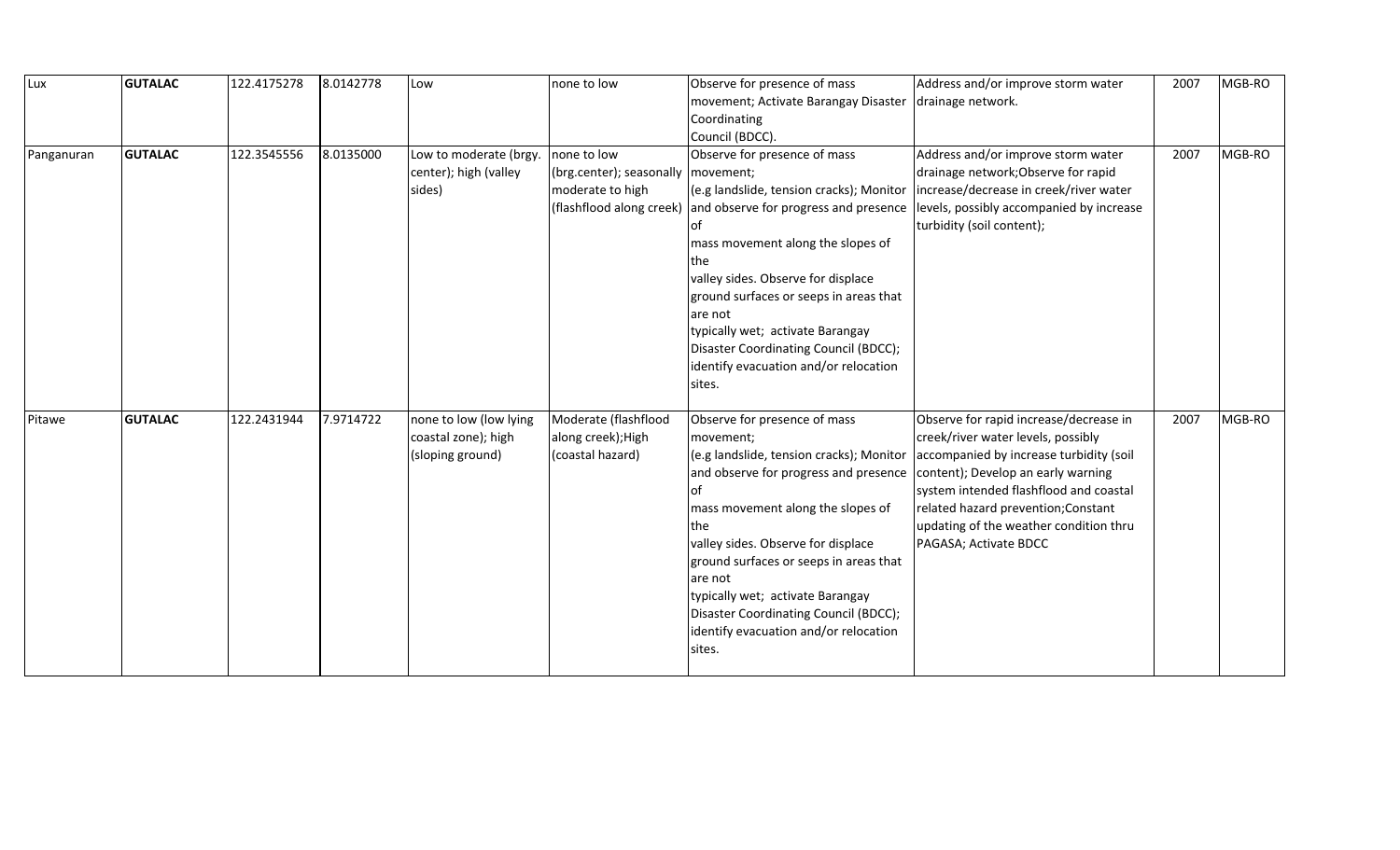| Canupong | <b>GUTALAC</b> | 122.3251440 | 7.9665990 | moderate to high                                                                      | none | Observe for presence of mass<br>movement;<br>(e.g landslide, tension cracks); Monitor<br>and observe for progress and presence<br>of<br>mass movement along the slopes of<br>the<br>valley sides. Observe for displace<br>ground surfaces or seeps in areas that<br>are not<br>typically wet; activate Barangay<br>Disaster Coordinating Council (BDCC);<br>identify evacuation and/or relocation<br>sites.                               | 2007 | MGB-RO |
|----------|----------------|-------------|-----------|---------------------------------------------------------------------------------------|------|-------------------------------------------------------------------------------------------------------------------------------------------------------------------------------------------------------------------------------------------------------------------------------------------------------------------------------------------------------------------------------------------------------------------------------------------|------|--------|
| Mamawan  | <b>GUTALAC</b> | 122.2874167 | 7.9511944 | low to moderate (brgy<br>center); high (steep<br>valley sides and sloping<br>grounds) | none | Observe for presence of mass<br>movement; identify evacuation sites.<br>(e.g landslide, tension cracks); Monitor<br>and observe for progress and presence<br>of<br>mass movement along the slopes of<br>the<br>valley sides. Observe for displace<br>ground surfaces or seeps in areas that<br>are not<br>typically wet; Observe for sunken and<br>displaced road surfaces; activate<br>Barangay<br>Disaster Coordinating Council (BDCC). | 2007 | MGB-RO |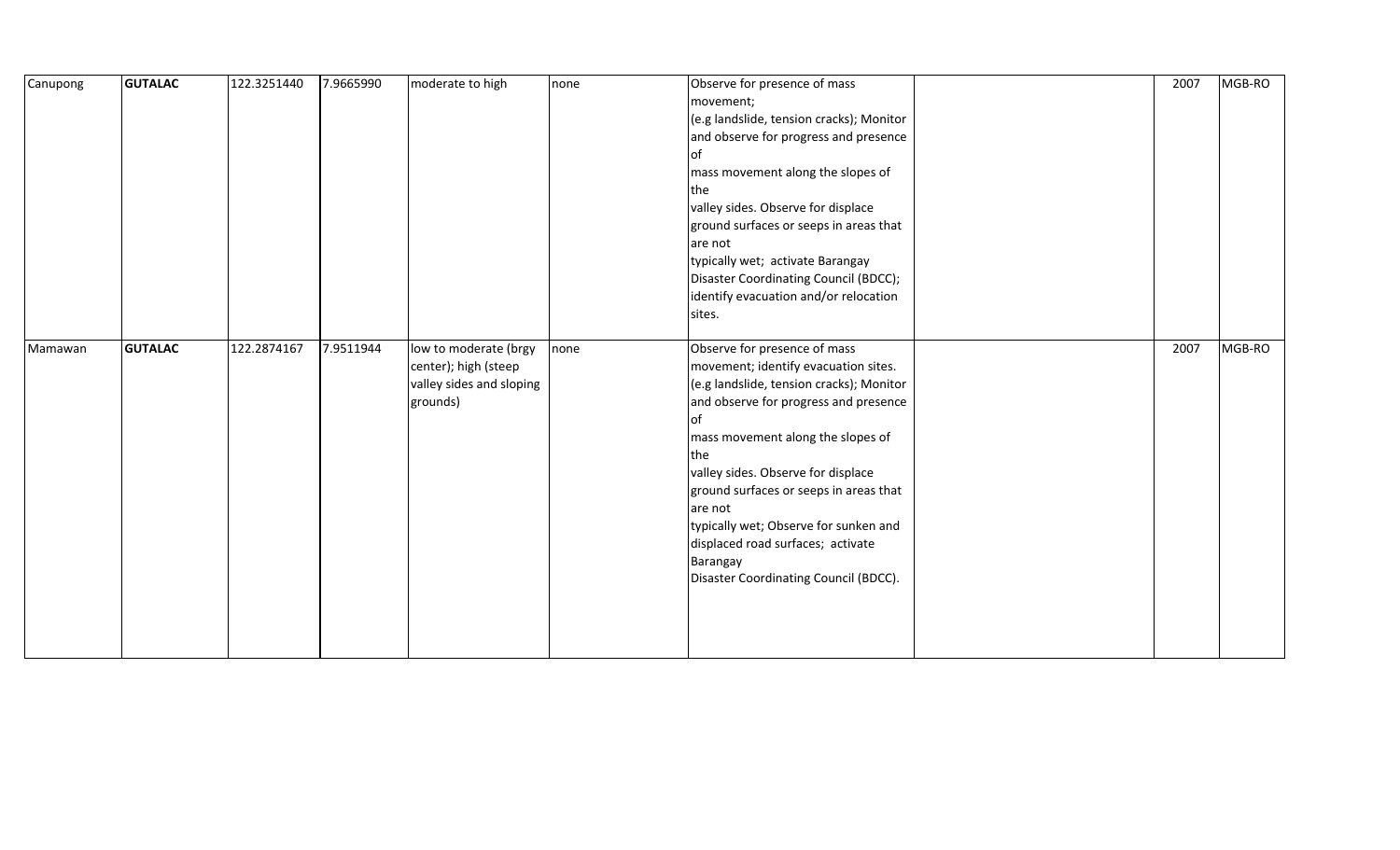| Sibalic | <b>GUTALAC</b> | 122.3733056 | 8.0238611 | low                                                                                                               | Moderate (flashflood<br>along creek)                           | Observe for presence of mass<br>movement; activate Barangay Disaster<br>Coordinating Council (BDCC).                                                                                                                                                                                                                                                                                                                | Observe for rapid increase/decrease in<br>creek/river water levels, possibly<br>accompanied by increase turbidity (soil<br>content); Develop an early warning<br>system intended for flashflood related<br>hazard prevention; Constant updating of<br>the weather condition thru PAGASA;<br>Activate BDCC.        | 2007 | MGB-RO |
|---------|----------------|-------------|-----------|-------------------------------------------------------------------------------------------------------------------|----------------------------------------------------------------|---------------------------------------------------------------------------------------------------------------------------------------------------------------------------------------------------------------------------------------------------------------------------------------------------------------------------------------------------------------------------------------------------------------------|-------------------------------------------------------------------------------------------------------------------------------------------------------------------------------------------------------------------------------------------------------------------------------------------------------------------|------|--------|
| Tipan   | <b>GUTALAC</b> | 122.3108056 | 8.0171111 | none to low (low lying<br>coastal zone); moderate along creek); High<br>to high (sloping ground) (coastal hazard) | Moderate (flashflood                                           | Observe for presence of mass<br>movement;<br>(e.g landslide, tension cracks); Monitor<br>and observe for progress and presence<br>lof<br>mass movement along the slopes of<br><b>the</b><br>valley sides. Observe for displace<br>ground surfaces or seeps in areas that<br>are not<br>typically wet; activate Barangay<br>Disaster Coordinating Council (BDCC);<br>identify evacuation and/or relocation<br>sites. | Observe for rapid increase/decrease in<br>creek/river water levels, possibly<br>accompanied by increase turbidity (soil<br>content); Develop an early warning<br>system intended flashflood and coastal<br>related hazard prevention; Constant<br>updating of the weather condition thru<br>PAGASA; Activate BDCC | 2007 | MGB-RO |
| Bacong  | <b>GUTALAC</b> | 122.2535556 | 7.9868889 | none to low (low lying<br>coastal zone); high<br>(sloping ground)                                                 | Moderate (flashflood<br>along creek); High<br>(coastal hazard) | Observe for presence of mass<br>movement;<br>(e.g landslide, tension cracks); Monitor<br>and observe for progress and presence<br>lof<br>mass movement along the slopes of<br>the<br>valley sides. Observe for displace<br>ground surfaces or seeps in areas that<br>are not<br>typically wet; activate Barangay<br>Disaster Coordinating Council (BDCC);<br>identify evacuation and/or relocation<br>sites.        | Observe for rapid increase/decrease in<br>creek/river water levels, possibly<br>accompanied by increase turbidity (soil<br>content); Develop an early warning<br>system intended flashflood and coastal<br>related hazard prevention; Constant<br>updating of the weather condition thru<br>PAGASA; Activate BDCC | 2007 | MGB-RO |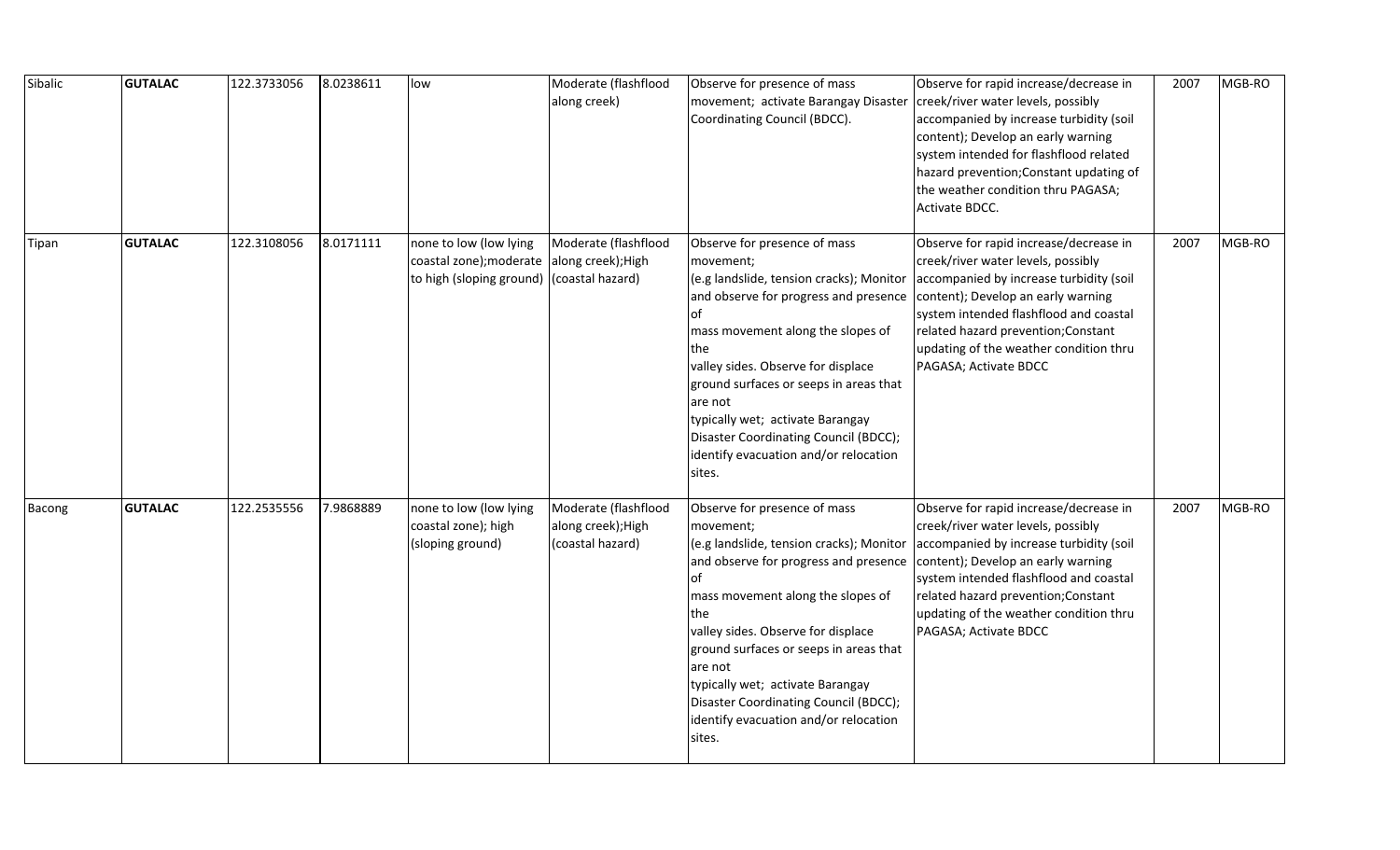| <b>Bagong Silang</b> | <b>GUTALAC</b> | 122.3616389 | 7.9549722 | Low (brgy. center);              | none to low         | Observe for presence of mass             | Address and/or improve storm water      | 2007 | MGB-RO |
|----------------------|----------------|-------------|-----------|----------------------------------|---------------------|------------------------------------------|-----------------------------------------|------|--------|
|                      |                |             |           | Moderate to High                 |                     | movement;                                | drainage network.                       |      |        |
|                      |                |             |           | (sloping areas and road          |                     | (e.g landslide, tension cracks); Monitor |                                         |      |        |
|                      |                |             |           | cuts)                            |                     | and observe for progress and presence    |                                         |      |        |
|                      |                |             |           |                                  |                     | lot                                      |                                         |      |        |
|                      |                |             |           |                                  |                     | mass movement along the slopes of        |                                         |      |        |
|                      |                |             |           |                                  |                     | the                                      |                                         |      |        |
|                      |                |             |           |                                  |                     | valley sides. Observe for displace       |                                         |      |        |
|                      |                |             |           |                                  |                     | ground surfaces or seeps in areas that   |                                         |      |        |
|                      |                |             |           |                                  |                     | are not                                  |                                         |      |        |
|                      |                |             |           |                                  |                     | typically wet; activate Barangay         |                                         |      |        |
|                      |                |             |           |                                  |                     | Disaster Coordinating Council (BDCC);    |                                         |      |        |
|                      |                |             |           |                                  |                     | identify evacuation and/or relocation    |                                         |      |        |
|                      |                |             |           |                                  |                     | sites.                                   |                                         |      |        |
|                      |                |             |           |                                  |                     |                                          |                                         |      |        |
| Bayanihan            | <b>GUTALAC</b> | 122.2903889 | 7.9942500 | low to moderate (brgy            | none(brgy center);  | Observe for presence of mass             | Observe for rapid increase/decrease in  | 2007 | MGB-RO |
|                      |                |             |           | center); high (steep             | seasonally moderate | movement; identify evacuation            | creek/river water levels, possibly      |      |        |
|                      |                |             |           | valley sides and sloping (creek) |                     | sites; (e.g landslide, tension cracks);  | accompanied by increase turbidity (soil |      |        |
|                      |                |             |           | grounds)                         |                     | Monitor and observe for progress and     | content).                               |      |        |
|                      |                |             |           |                                  |                     | presence of mass movement along the      |                                         |      |        |
|                      |                |             |           |                                  |                     | slopes of the valley sides. Observe for  |                                         |      |        |
|                      |                |             |           |                                  |                     | displace ground surfaces or seeps in     |                                         |      |        |
|                      |                |             |           |                                  |                     | areas that are not typically wet;        |                                         |      |        |
|                      |                |             |           |                                  |                     | Observe for sunken and displaced road    |                                         |      |        |
|                      |                |             |           |                                  |                     | surfaces; activate Barangay Disaster     |                                         |      |        |
|                      |                |             |           |                                  |                     | Coordinating Council (BDCC).             |                                         |      |        |
|                      |                |             |           |                                  |                     |                                          |                                         |      |        |
|                      |                |             |           |                                  |                     |                                          |                                         |      |        |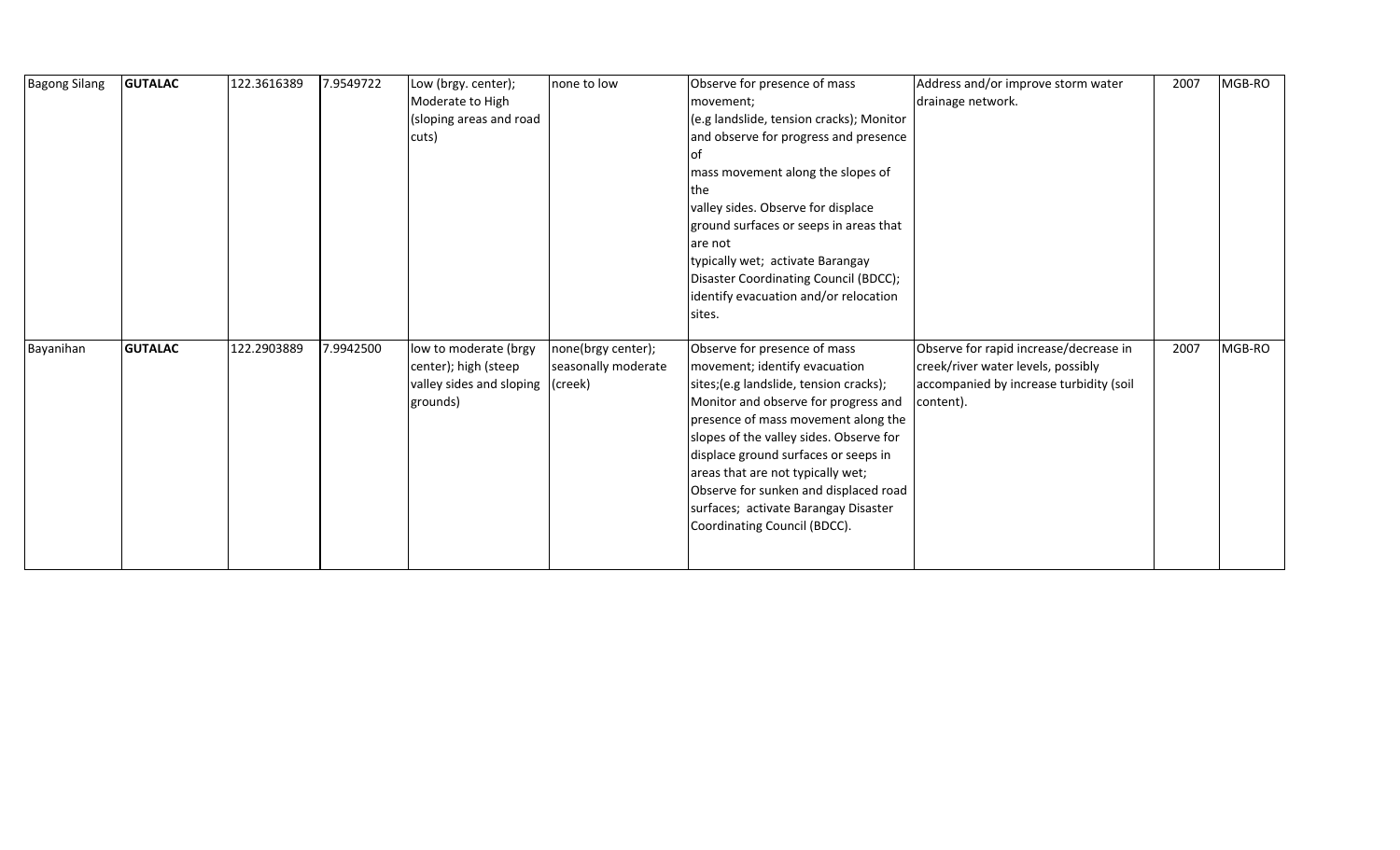| Buenavista                | <b>GUTALAC</b> | 122.3715000 | 7.9885833 | Low (brgy. center);<br>Moderate to High<br>(sloping areas and road<br>cuts) | none to low                                                                     | Observe for presence of mass<br>movement;<br>(e.g landslide, tension cracks); Monitor<br>and observe for progress and presence<br>lof<br>mass movement along the slopes of<br>the<br>valley sides. Observe for displace<br>ground surfaces or seeps in areas that<br>are not<br>typically wet; activate Barangay<br>Disaster Coordinating Council (BDCC);<br>identify evacuation and/or relocation<br>sites. | Address and/or improve storm water<br>drainage network.                                                                                                                                                                                                                                                    | 2007 | MGB-RO |
|---------------------------|----------------|-------------|-----------|-----------------------------------------------------------------------------|---------------------------------------------------------------------------------|--------------------------------------------------------------------------------------------------------------------------------------------------------------------------------------------------------------------------------------------------------------------------------------------------------------------------------------------------------------------------------------------------------------|------------------------------------------------------------------------------------------------------------------------------------------------------------------------------------------------------------------------------------------------------------------------------------------------------------|------|--------|
| Datagan                   | <b>GUTALAC</b> | 122.3515556 | 8.0343611 | Low (brgy. center);<br>Moderate (sloping<br>areas and road cuts)            | none to low                                                                     | Observe for presence of mass<br>movement;<br>(e.g landslide, tension cracks); activate<br><b>Barangay Disaster Coordinating Council</b><br>(BDCC); i                                                                                                                                                                                                                                                         | Address and/or improve storm water<br>drainage network.                                                                                                                                                                                                                                                    | 2007 | MGB-RO |
| Imelda (Canuto<br>Enario) | <b>GUTALAC</b> | 122.4355380 | 8.0347310 | low                                                                         | Moderate (flashflood<br>along creek)                                            | Observe for presence of mass<br>movement; activate Barangay Disaster<br>Coordinating Council (BDCC).                                                                                                                                                                                                                                                                                                         | Observe for rapid increase/decrease in<br>creek/river water levels, possibly<br>accompanied by increase turbidity (soil<br>content); Develop an early warning<br>system intended for flashflood related<br>hazard prevention; Constant updating of<br>the weather condition thru PAGASA;<br>Activate BDCC. | 2007 | MGB-RO |
| Loay                      | <b>GUTALAC</b> | 122.4611667 | 8.0599167 | no ne to low                                                                | Low to moderate<br>(localized<br>flooding;sheetflood);<br>high (coastal hazard) | Observe for presence of mass<br>movement; Activate Barangay Disaster<br>Coordinating<br>Council (BDCC).                                                                                                                                                                                                                                                                                                      | Address and/or improve storm water<br>drainage network; Develop an early<br>warning system intended for sheet flood<br>and coastal related hazard<br>prevention; Constant updating of the<br>weather condition thru PAGASA; Activate<br><b>BDCC</b>                                                        | 2007 | MGB-RO |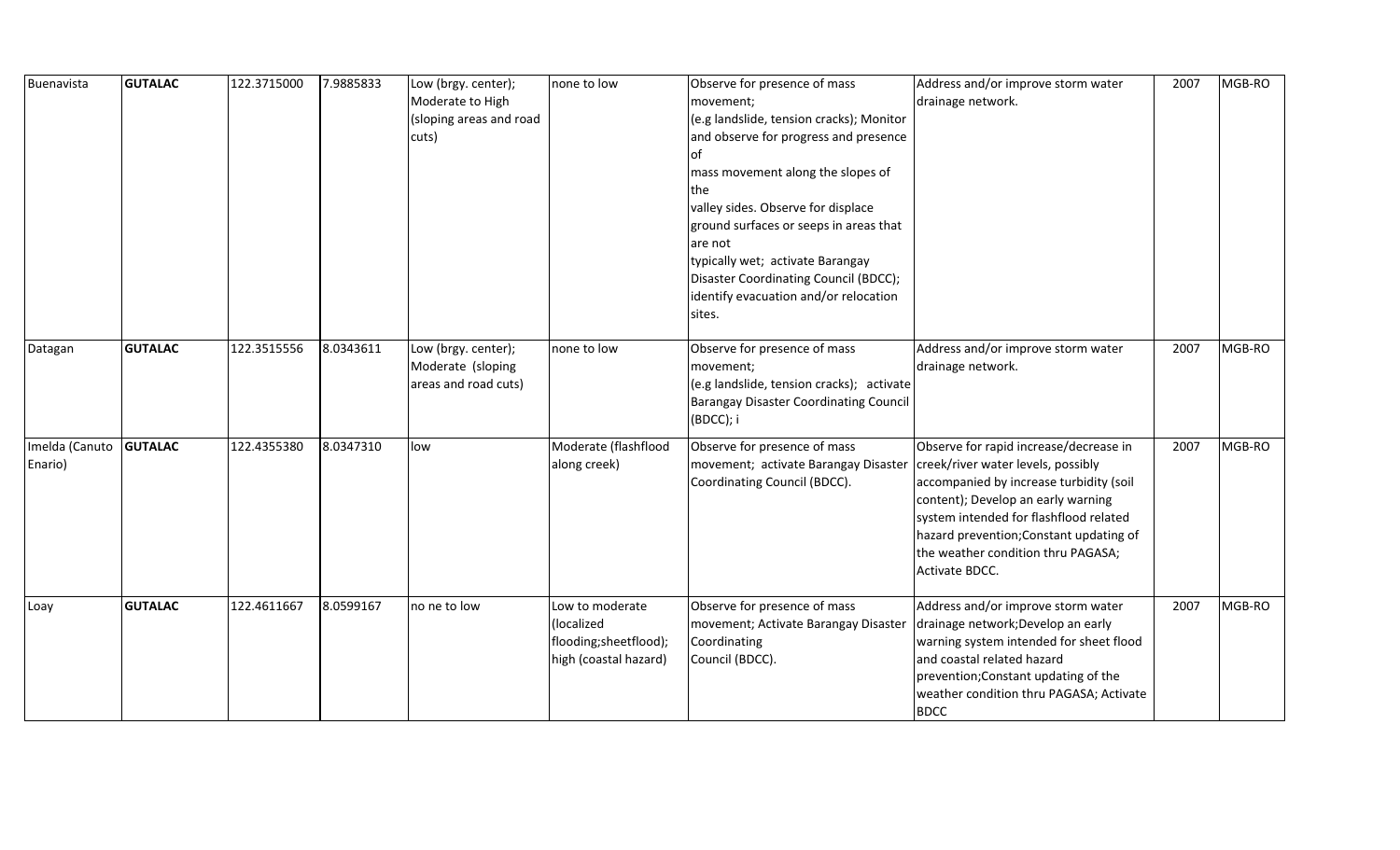| Malian      | <b>GUTALAC</b> | 122.4165278 | 7.9554444 | Low              | none to low | Observe for presence of mass                    | Address and/or improve storm water | 2007 | MGB-RO |
|-------------|----------------|-------------|-----------|------------------|-------------|-------------------------------------------------|------------------------------------|------|--------|
|             |                |             |           |                  |             | movement; Activate Barangay Disaster            | drainage network.                  |      |        |
|             |                |             |           |                  |             | Coordinating                                    |                                    |      |        |
|             |                |             |           |                  |             | Council (BDCC).                                 |                                    |      |        |
| Map         | <b>GUTALAC</b> | 122.3322222 | 7.9685000 | Moderate to High | none        | Observe for presence of mass                    |                                    | 2007 | MGB-RO |
|             |                |             |           |                  |             | movement; identify evacuation and or            |                                    |      |        |
|             |                |             |           |                  |             | relocation sites; (e.g landslide, tension       |                                    |      |        |
|             |                |             |           |                  |             | cracks); Monitor and observe for                |                                    |      |        |
|             |                |             |           |                  |             | progress and presence of mass                   |                                    |      |        |
|             |                |             |           |                  |             | movement along the slopes of the                |                                    |      |        |
|             |                |             |           |                  |             | valley sides. Observe for displace              |                                    |      |        |
|             |                |             |           |                  |             | ground surfaces or seeps in areas that          |                                    |      |        |
|             |                |             |           |                  |             | are not typically wet; Observe for              |                                    |      |        |
|             |                |             |           |                  |             | sunken and displaced road surfaces;             |                                    |      |        |
|             |                |             |           |                  |             | activate Barangay Disaster                      |                                    |      |        |
|             |                |             |           |                  |             | Coordinating Council (BDCC).                    |                                    |      |        |
|             |                |             |           |                  |             |                                                 |                                    |      |        |
|             |                |             |           |                  |             |                                                 |                                    |      |        |
| Matunoy     | <b>GUTALAC</b> | 122.3931111 | 7.9876389 | Low              | none to low | Observe for presence of mass                    | Address and/or improve storm water | 2007 | MGB-RO |
|             |                |             |           |                  |             | movement; Activate Barangay Disaster            | drainage network.                  |      |        |
|             |                |             |           |                  |             | Coordinating                                    |                                    |      |        |
| New Dapitan | <b>GUTALAC</b> | 122.2861110 | 7.8994440 | Moderate to High |             | Council (BDCC).<br>Observe for presence of mass |                                    | 2007 | MGB-RO |
|             |                |             |           |                  | none        | movement; identify evacuation and or            |                                    |      |        |
|             |                |             |           |                  |             | relocation sites; (e.g landslide, tension       |                                    |      |        |
|             |                |             |           |                  |             | cracks); Monitor and observe for                |                                    |      |        |
|             |                |             |           |                  |             | progress and presence of mass                   |                                    |      |        |
|             |                |             |           |                  |             | movement along the slopes of the                |                                    |      |        |
|             |                |             |           |                  |             | valley sides. Observe for displace              |                                    |      |        |
|             |                |             |           |                  |             | ground surfaces or seeps in areas that          |                                    |      |        |
|             |                |             |           |                  |             | are not typically wet; Observe for              |                                    |      |        |
|             |                |             |           |                  |             | sunken and displaced road surfaces;             |                                    |      |        |
|             |                |             |           |                  |             | activate Barangay Disaster                      |                                    |      |        |
|             |                |             |           |                  |             | Coordinating Council (BDCC).                    |                                    |      |        |
|             |                |             |           |                  |             |                                                 |                                    |      |        |
|             |                |             |           |                  |             |                                                 |                                    |      |        |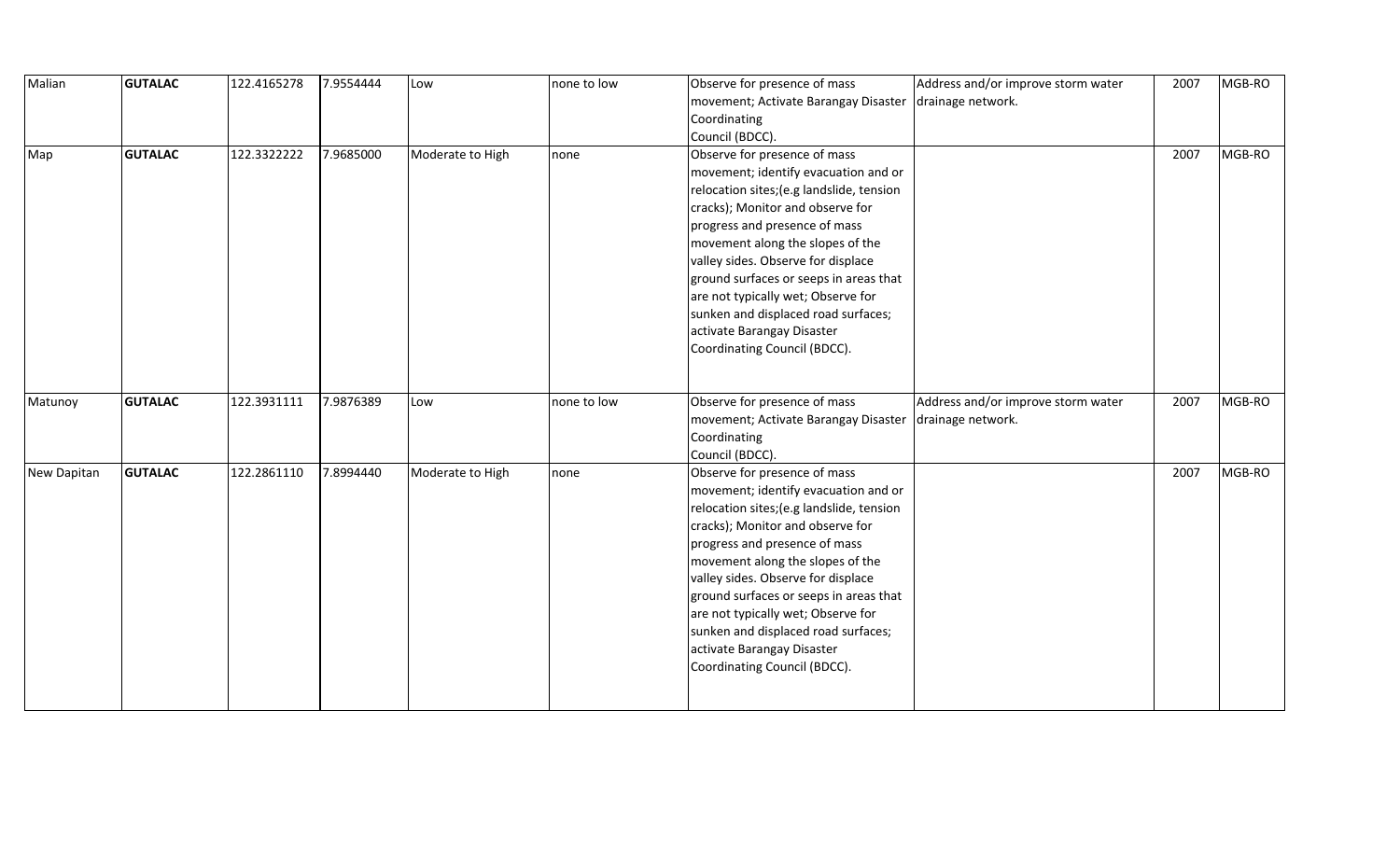| Pitogo     | <b>GUTALAC</b> | 122.4151111 | 7.9780833 | Low (brgy. center);     | none to low          | Observe for presence of mass             | Address and/or improve storm water      | 2007 | MGB-RO |
|------------|----------------|-------------|-----------|-------------------------|----------------------|------------------------------------------|-----------------------------------------|------|--------|
|            |                |             |           | Moderate to High        |                      | movement;                                | drainage network.                       |      |        |
|            |                |             |           | (sloping areas and road |                      | (e.g landslide, tension cracks); Monitor |                                         |      |        |
|            |                |             |           | cuts)                   |                      | and observe for progress and presence    |                                         |      |        |
|            |                |             |           |                         |                      | οf                                       |                                         |      |        |
|            |                |             |           |                         |                      | mass movement along the slopes of        |                                         |      |        |
|            |                |             |           |                         |                      | the                                      |                                         |      |        |
|            |                |             |           |                         |                      | valley sides. Observe for displace       |                                         |      |        |
|            |                |             |           |                         |                      | ground surfaces or seeps in areas that   |                                         |      |        |
|            |                |             |           |                         |                      | are not                                  |                                         |      |        |
|            |                |             |           |                         |                      | typically wet; activate Barangay         |                                         |      |        |
|            |                |             |           |                         |                      | Disaster Coordinating Council (BDCC);    |                                         |      |        |
|            |                |             |           |                         |                      | identify evacuation and/or relocation    |                                         |      |        |
|            |                |             |           |                         |                      | sites.                                   |                                         |      |        |
|            |                |             |           |                         |                      |                                          |                                         |      |        |
| Salvador   | <b>GUTALAC</b> | 122.4048611 | 7.9844444 | Low                     | none to low          | Observe for presence of mass             | Address and/or improve storm water      | 2007 | MGB-RO |
|            |                |             |           |                         |                      | movement; Activate Barangay Disaster     | drainage network.                       |      |        |
|            |                |             |           |                         |                      | Coordinating                             |                                         |      |        |
|            |                |             |           |                         |                      | Council (BDCC).                          |                                         |      |        |
| San Isidro | <b>GUTALAC</b> | 122.3998611 | 7.9743333 | Low                     | none to low          | Observe for presence of mass             | Address and/or improve storm water      | 2007 | MGB-RO |
|            |                |             |           |                         |                      | movement; Activate Barangay Disaster     | drainage network.                       |      |        |
|            |                |             |           |                         |                      | Coordinating                             |                                         |      |        |
|            |                |             |           |                         |                      | Council (BDCC).                          |                                         |      |        |
| San Juan   | <b>GUTALAC</b> | 122.3986389 | 8.0314722 | low                     | Moderate (flashflood | Observe for presence of mass             | Observe for rapid increase/decrease in  | 2007 | MGB-RO |
|            |                |             |           |                         | along creek)         | movement; activate Barangay Disaster     | creek/river water levels, possibly      |      |        |
|            |                |             |           |                         |                      | Coordinating Council (BDCC).             | accompanied by increase turbidity (soil |      |        |
|            |                |             |           |                         |                      |                                          | content); Develop an early warning      |      |        |
|            |                |             |           |                         |                      |                                          | system intended for flashflood related  |      |        |
|            |                |             |           |                         |                      |                                          | hazard prevention; Constant updating of |      |        |
|            |                |             |           |                         |                      |                                          | the weather condition thru PAGASA;      |      |        |
|            |                |             |           |                         |                      |                                          | Activate BDCC.                          |      |        |
|            |                |             |           |                         |                      |                                          |                                         |      |        |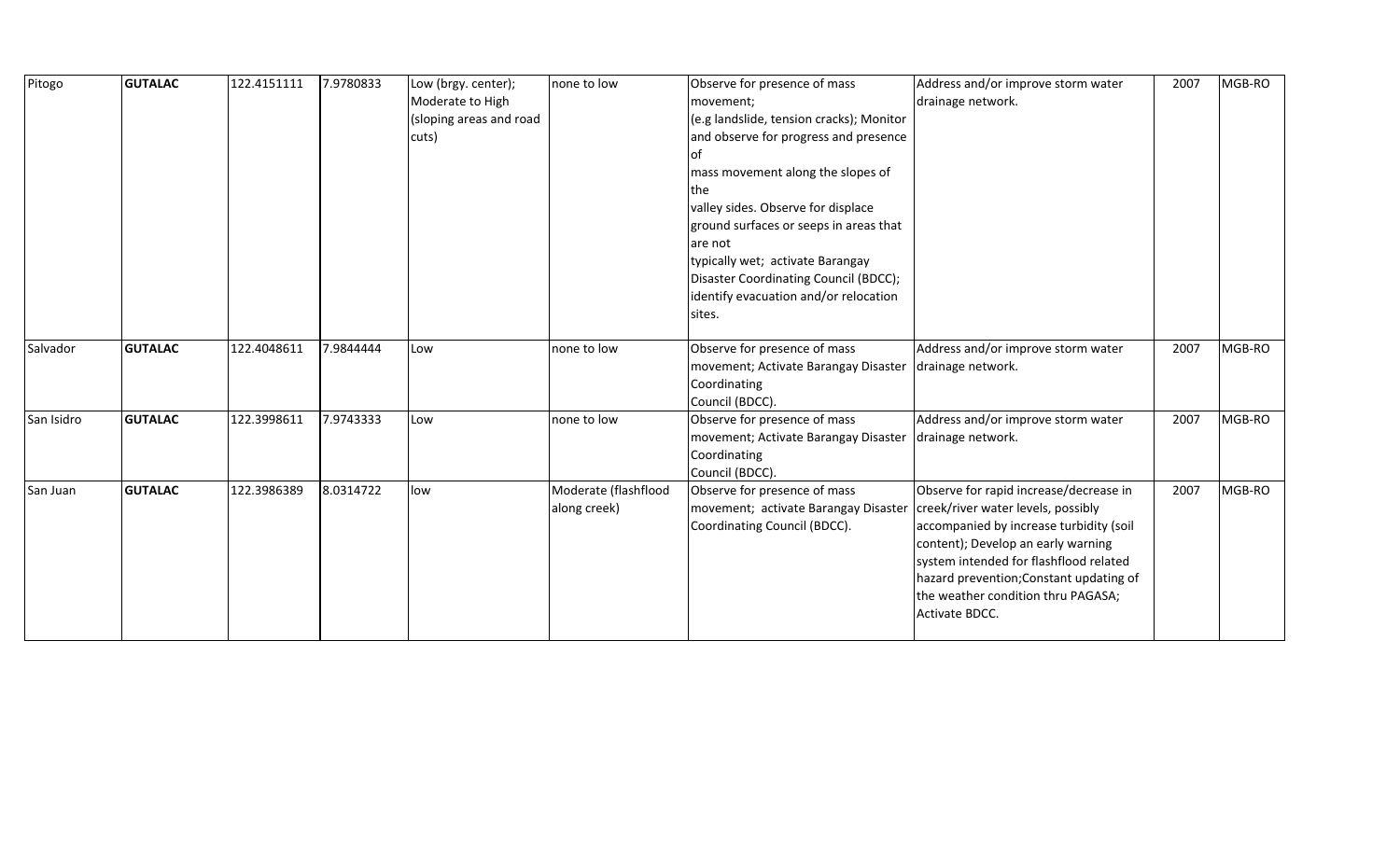| San Roque   | <b>GUTALAC</b> | 122.4195833 | 8.0249444 | low                                           | Moderate (flashflood<br>along creek) | Observe for presence of mass<br>movement; activate Barangay Disaster<br>Coordinating Council (BDCC).                                                                                                                                                                                                                                                                                                        | Observe for rapid increase/decrease in<br>creek/river water levels, possibly<br>accompanied by increase turbidity (soil<br>content); Develop an early warning<br>system intended for flashflood related<br>hazard prevention; Constant updating of<br>the weather condition thru PAGASA;<br>Activate BDCC. | 2007 | MGB-RO |
|-------------|----------------|-------------|-----------|-----------------------------------------------|--------------------------------------|-------------------------------------------------------------------------------------------------------------------------------------------------------------------------------------------------------------------------------------------------------------------------------------------------------------------------------------------------------------------------------------------------------------|------------------------------------------------------------------------------------------------------------------------------------------------------------------------------------------------------------------------------------------------------------------------------------------------------------|------|--------|
| San Vicente | <b>GUTALAC</b> | 122.3848889 | 8.0084722 | low to moderate                               | Moderate (flashflood<br>along creek) | Observe for presence of mass<br>movement;<br>(e.g landslide, tension cracks); Monitor<br>and observe for progress and presence<br>of<br>mass movement along the slopes of<br>the<br>valley sides. Observe for displace<br>ground surfaces or seeps in areas that<br>are not<br>typically wet; activate Barangay<br>Disaster Coordinating Council (BDCC);<br>identify evacuation and/or relocation<br>sites. | Observe for rapid increase/decrease in<br>creek/river water levels, possibly<br>accompanied by increase turbidity (soil<br>content); Develop an early warning<br>system intended for flashflood related<br>hazard prevention; Constant updating of<br>the weather condition thru PAGASA;<br>Activate BDCC. | 2007 | MGB-RO |
| Santo Niño  | <b>GUTALAC</b> | 122.3897500 | 7.9429444 | low (top ridge); high<br>(steep valley sides) | Moderate (flashflood<br>along creek) | Observe for presence of mass<br>movement;<br>(e.g landslide, tension cracks); Monitor<br>and observe for progress and presence<br>of<br>mass movement along the slopes of<br>the<br>valley sides. Observe for displace<br>ground surfaces or seeps in areas that<br>are not<br>typically wet; activate Barangay<br>Disaster Coordinating Council (BDCC);<br>identify evacuation and/or relocation<br>sites. | Observe for rapid increase/decrease in<br>creek/river water levels, possibly<br>accompanied by increase turbidity (soil<br>content); Develop an early warning<br>system intended for flashflood related<br>hazard prevention; Constant updating of<br>the weather condition thru PAGASA;<br>Activate BDCC. | 2007 | MGB-RO |